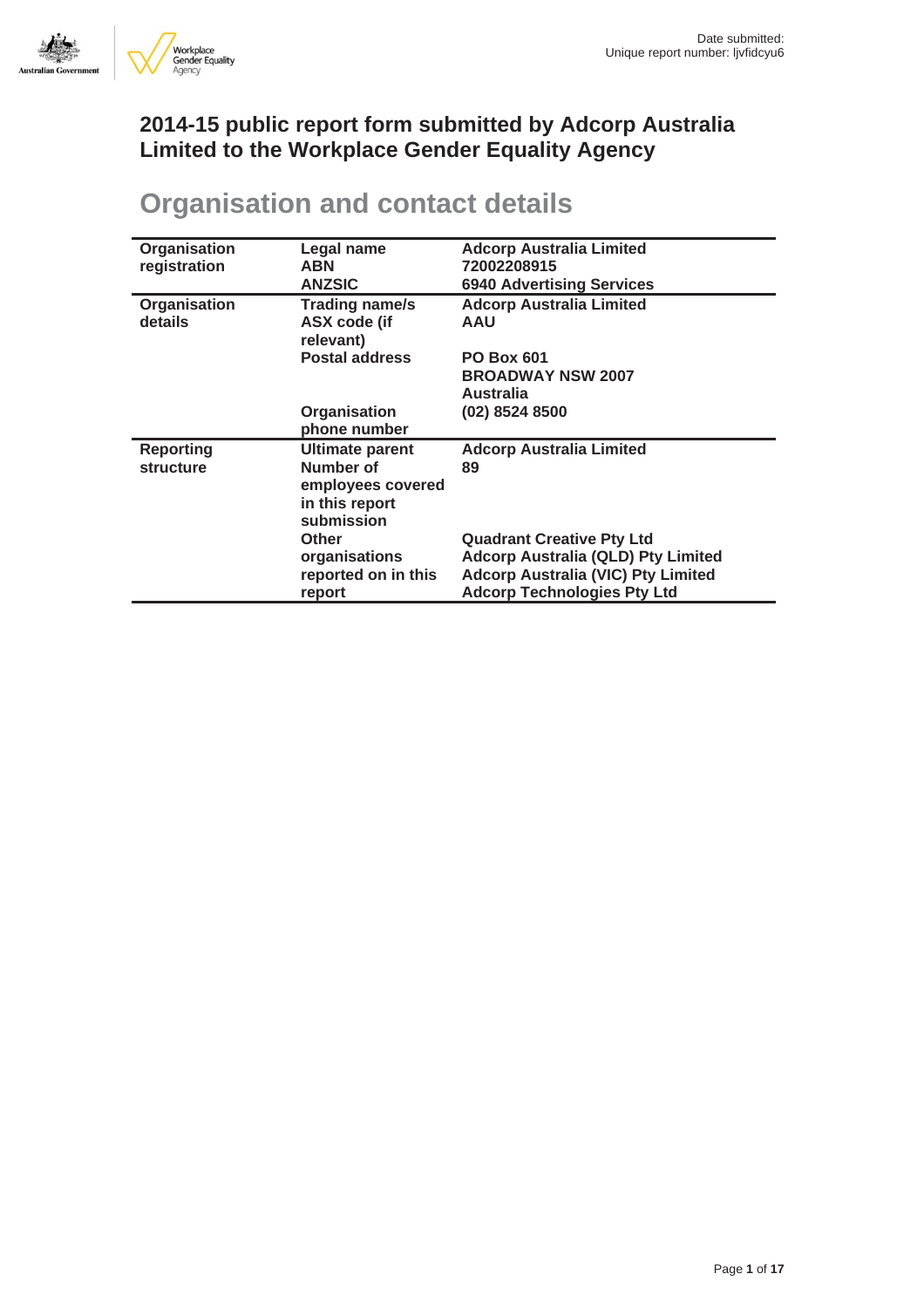

## **Workplace profile Manager**

|                                   |                        |                          | No. of employees |                         |                 |  |
|-----------------------------------|------------------------|--------------------------|------------------|-------------------------|-----------------|--|
| Manager occupational categories   | Reporting level to CEO | <b>Employment status</b> | F                | M                       | Total employees |  |
|                                   |                        | Full-time permanent      | 0                | $\overline{\mathbf{A}}$ |                 |  |
|                                   |                        | Full-time contract       | $\Omega$         | $\mathbf 0$             | $\overline{0}$  |  |
| CEO/Head of Business in Australia | 0                      | Part-time permanent      | $\Omega$         | $\Omega$                | $\Omega$        |  |
|                                   |                        | Part-time contract       | 0                | $\Omega$                | $\overline{0}$  |  |
|                                   |                        | Casual                   | $\Omega$         | $\mathbf 0$             | $\Omega$        |  |
|                                   |                        | Full-time permanent      | $\overline{2}$   | 3                       | 5               |  |
|                                   | -1                     | Full-time contract       | 0                | $\Omega$                | $\Omega$        |  |
| Other executives/General managers |                        | Part-time permanent      | $\Omega$         | $\mathbf 0$             | $\Omega$        |  |
|                                   |                        | Part-time contract       | 0                | $\mathbf 0$             | $\Omega$        |  |
|                                   |                        | Casual                   | $\Omega$         | $\Omega$                | $\Omega$        |  |
|                                   |                        | Full-time permanent      | 1                | $\Omega$                |                 |  |
|                                   | -1                     | Full-time contract       | $\Omega$         | $\Omega$                | $\Omega$        |  |
|                                   |                        | Part-time permanent      | 0                | $\Omega$                | $\Omega$        |  |
|                                   |                        | Part-time contract       | 0                | $\mathbf 0$             | $\Omega$        |  |
|                                   |                        | Casual                   | $\Omega$         | $\Omega$                | $\Omega$        |  |
| Senior Managers                   |                        | Full-time permanent      | 4                | 3                       | $\overline{7}$  |  |
|                                   | $-2$                   | Full-time contract       | 0                | $\mathbf 0$             | $\Omega$        |  |
|                                   |                        | Part-time permanent      | $\Omega$         | $\Omega$                | $\Omega$        |  |
|                                   |                        | Part-time contract       | 0                | 0                       | $\Omega$        |  |
|                                   |                        | Casual                   | 0                | $\Omega$                | $\Omega$        |  |
|                                   |                        | Full-time permanent      | 9                | 2                       | 11              |  |
|                                   |                        | Full-time contract       | $\Omega$         | 0                       | $\Omega$        |  |
| Other managers                    | $-3$                   | Part-time permanent      | 0                | $\Omega$                | $\Omega$        |  |
|                                   |                        | Part-time contract       | $\Omega$         | $\Omega$                | $\overline{0}$  |  |
|                                   |                        | Casual                   | $\Omega$         | $\Omega$                | $\Omega$        |  |
| Grand total: all managers         |                        |                          |                  |                         | 25              |  |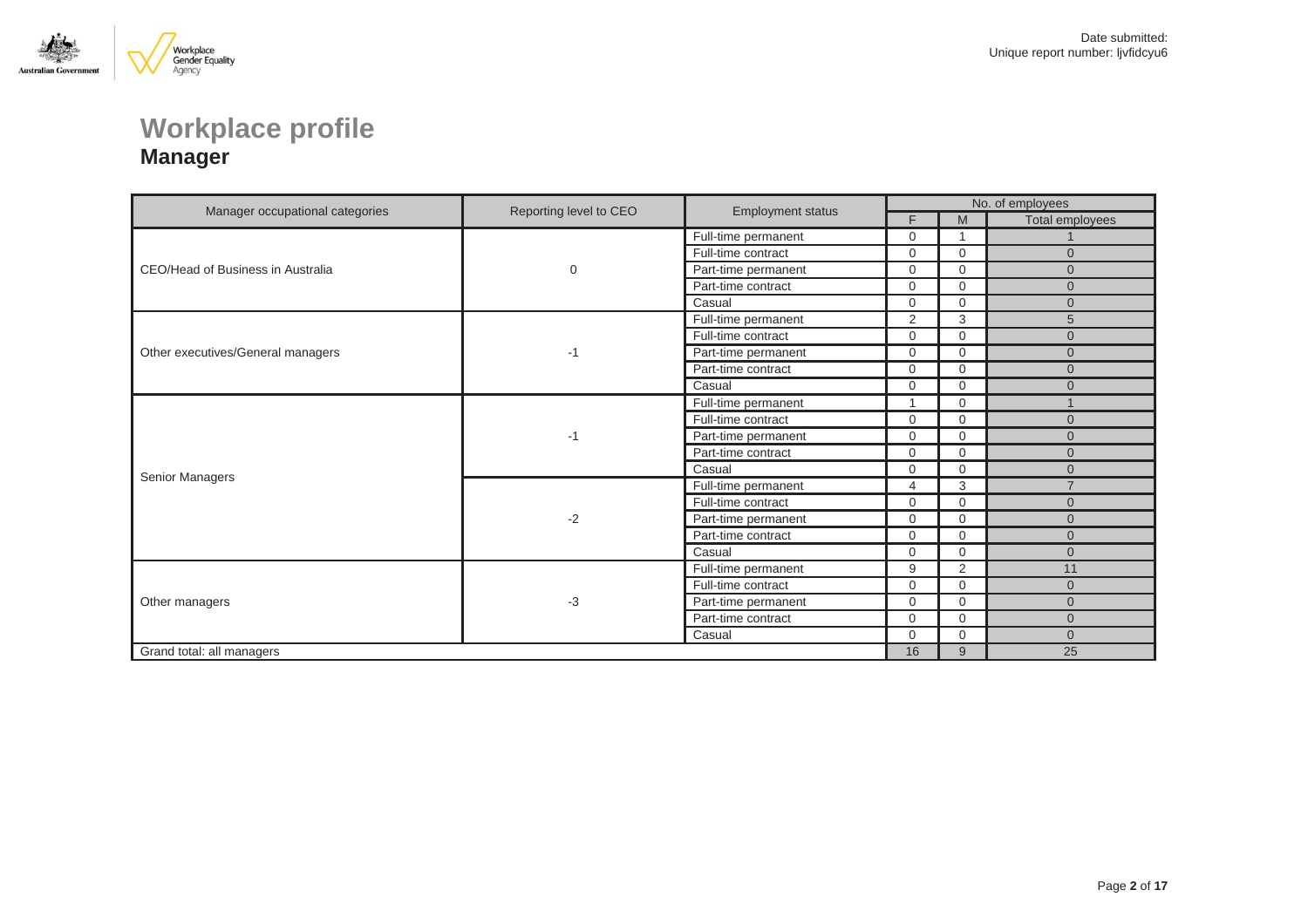

## **Non-manager**

| Non-manager occupational          | Employment<br>status   | No. of employees (excluding graduates and<br>apprentices) |                                   | No. of graduates (if<br>applicable) |                | No. of apprentices (if<br>applicable) |                                                                                                            | Total          |
|-----------------------------------|------------------------|-----------------------------------------------------------|-----------------------------------|-------------------------------------|----------------|---------------------------------------|------------------------------------------------------------------------------------------------------------|----------------|
| categories                        |                        | F.                                                        | $\mathsf{M}% _{H}=\mathsf{M}_{H}$ | F                                   | M              | F.                                    | $\mathsf{M}% _{T}=\mathsf{M}_{T}\!\left( a,b\right) ,\ \mathsf{M}_{T}=\mathsf{M}_{T}\!\left( a,b\right) ,$ | employees      |
| Professionals                     | Full-time<br>permanent | 19                                                        | 22                                | 6                                   | 2              | $\mathbf 0$                           | $\mathbf 0$                                                                                                | 49             |
|                                   | Full-time contract     | $\mathbf 0$                                               | $\mathbf 0$                       | $\mathbf 0$                         | $\mathbf 0$    | $\mathbf 0$                           | $\mathbf 0$                                                                                                | $\overline{0}$ |
|                                   | Part-time<br>permanent | 3                                                         | $\mathbf 0$                       | $\mathbf 0$                         | $\mathbf{0}$   | $\mathbf 0$                           | $\mathbf 0$                                                                                                | 3              |
|                                   | Part-time<br>contract  | $\mathbf 0$                                               | $\mathbf 0$                       | $\mathbf 0$                         | $\mathbf 0$    | $\mathbf 0$                           | $\mathbf 0$                                                                                                | $\overline{0}$ |
|                                   | Casual                 | 5                                                         | $\mathbf{1}$                      | 2                                   | $\mathbf{1}$   | $\mathbf{1}$                          | $\mathbf 0$                                                                                                | 10             |
|                                   | Full-time<br>permanent | $\mathbf 0$                                               | $\boldsymbol{0}$                  | $\mathbf 0$                         | $\mathbf 0$    | $\mathbf 0$                           | $\mathbf 0$                                                                                                | $\overline{0}$ |
|                                   | Full-time contract     | $\mathbf 0$                                               | $\mathbf 0$                       | $\mathbf 0$                         | $\mathbf 0$    | $\mathbf 0$                           | $\mathbf 0$                                                                                                | $\overline{0}$ |
| Technicians and trade             | Part-time<br>permanent | $\mathsf{O}\xspace$                                       | $\mathbf 0$                       | $\mathbf 0$                         | $\mathbf 0$    | $\mathbf 0$                           | $\mathbf 0$                                                                                                | $\overline{0}$ |
|                                   | Part-time<br>contract  | $\mathbf 0$                                               | $\boldsymbol{0}$                  | $\mathbf 0$                         | $\mathbf 0$    | $\mathbf 0$                           | $\mathbf 0$                                                                                                | $\overline{0}$ |
|                                   | Casual                 | $\overline{0}$                                            | $\mathbf 0$                       | $\mathbf 0$                         | $\mathsf{O}$   | $\mathbf 0$                           | $\overline{0}$                                                                                             | $\overline{0}$ |
|                                   | Full-time<br>permanent | $\mathbf 0$                                               | 0                                 | $\mathbf 0$                         | $\mathbf 0$    | $\mathbf 0$                           | $\mathbf 0$                                                                                                | $\overline{0}$ |
|                                   | Full-time contract     | $\overline{0}$                                            | $\mathbf 0$                       | $\mathbf 0$                         | $\mathsf{O}$   | $\mathbf 0$                           | $\mathbf 0$                                                                                                | $\overline{0}$ |
| Community and personal<br>service | Part-time<br>permanent | $\mathbf 0$                                               | $\boldsymbol{0}$                  | $\mathbf 0$                         | $\mathbf 0$    | $\mathbf 0$                           | $\mathbf 0$                                                                                                | $\overline{0}$ |
|                                   | Part-time<br>contract  | $\mathbf 0$                                               | $\mathbf 0$                       | $\mathbf 0$                         | $\mathbf 0$    | $\mathbf{0}$                          | $\mathbf{0}$                                                                                               | $\overline{0}$ |
|                                   | Casual                 | $\overline{0}$                                            | $\overline{0}$                    | $\mathbf 0$                         | $\overline{0}$ | $\mathbf 0$                           | $\mathbf 0$                                                                                                | $\overline{0}$ |
|                                   | Full-time<br>permanent | $\mathbf{1}$                                              | 0                                 | $\mathbf 0$                         | $\mathbf 0$    | $\mathbf 0$                           | $\mathbf 0$                                                                                                | $\mathbf{1}$   |
|                                   | Full-time contract     | $\mathbf{0}$                                              | $\mathsf{O}$                      | $\mathbf{0}$                        | $\overline{0}$ | $\overline{0}$                        | $\mathbf{0}$                                                                                               | $\overline{0}$ |
| Clerical and administrative       | Part-time<br>permanent | $\mathbf{1}$                                              | 0                                 | $\mathbf 0$                         | $\mathbf 0$    | $\mathbf 0$                           | $\mathbf 0$                                                                                                | $\mathbf{1}$   |
|                                   | Part-time<br>contract  | $\mathbf 0$                                               | $\mathbf 0$                       | $\mathbf 0$                         | $\mathbf{0}$   | $\mathbf 0$                           | $\mathbf{0}$                                                                                               | $\overline{0}$ |
|                                   | Casual                 | $\overline{0}$                                            | $\overline{0}$                    | $\mathbf 0$                         | $\mathbf 0$    | $\mathbf 0$                           | $\mathbf 0$                                                                                                | $\overline{0}$ |
| Sales                             | Full-time<br>permanent | $\boldsymbol{0}$                                          | 0                                 | $\mathbf 0$                         | $\mathbf 0$    | $\mathbf 0$                           | $\mathbf 0$                                                                                                | $\overline{0}$ |
|                                   | Full-time contract     | $\overline{0}$                                            | $\overline{0}$                    | $\mathbf 0$                         | $\mathbf 0$    | $\overline{0}$                        | $\mathbf 0$                                                                                                | $\overline{0}$ |
|                                   | Part-time<br>permanent | 0                                                         | 0                                 | 0                                   | $\mathbf 0$    | 0                                     | $\mathbf 0$                                                                                                | $\overline{0}$ |